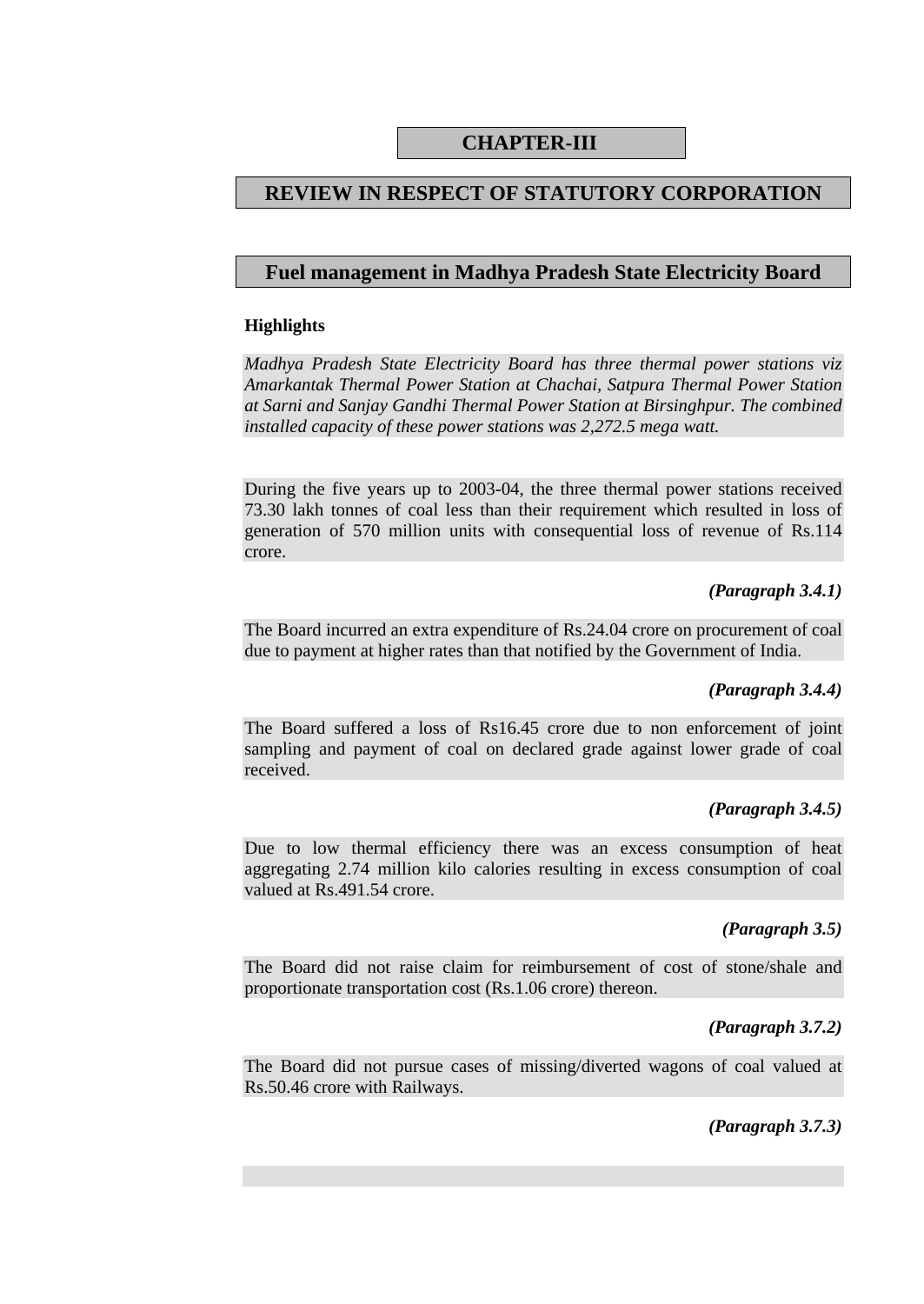During 1999-2004, ATPS and STPS consumed 39,740.66 kilolitres of oil in excess of prescribed norm resulting in extra expenditure of Rs.59.62 crore.

### *(Paragraph 3.8.1)*

The Board incurred extra expenditure of Rs.18.55 crore due to consumption of costlier fuel.

### *(Paragraph 3.8.3)*

# **Introduction**

**3.1** Madhya Pradesh State Electricity Board (Board) has three thermal power generating stations viz  $ATPS^{27}$  at Chachai (290 MW),  $STPS^{28}$  at Sarni,  $(1,142.50 \text{ MW})$  and SGTPS<sup>29</sup> at Birsinghpur (840 MW). These power stations require coal, light diesel oil (LDO) and high speed diesel oil (HSD) for the boilers to produce steam for operation of turbines and generators.

Coal and oil constituted 48 per cent of total generating cost of ATPS, 67 per cent of STPS, and 46 per cent of SGTPS. While the Board received coal from Western Coal Fields Limited (WCL) and South Eastern Coal Fields Limited (SECL), LDO and HSD were procured from oil companies in public sector.

### **Organisational set up**

**3.2** A fuel section at the head office of the Board headed by the Executive Director (Operation & Maintenance) Generation was looking after the linkage, procurement and movement of coal, award of agency contracts, monitoring of quality of coal and related matters. Procurement of secondary fuel –that is furnace oil, light diesel oil and high speed diesel oil –was arranged by the Chief Engineer (Stores & Purchase) Generation.

#### **Scope of Audit**

 $\overline{a}$ 

**3.3** A review on the Fuel management of the Board covering 1992-1997 in respect of Satpura Thermal Power Station had been incorporated in the Report of the Comptroller and Auditor General of India (Commercial), for 1996-97. The review was discussed (June 1999) by the Committee on Public Undertakings (COPU). Action taken report on COPU's recommendations was awaited (June 2004).

The present review conducted during December 2003 to June 2004, covers the aspects relating to requirement, linkage, transportation, receipt and consumption of coal and oil and related matters in respect of STPS, ATPS and SGTPS. The

*<sup>27</sup> Amarkantak Thermal Power Station* 

*<sup>28</sup> Satpura Thermal Power Station.*

*<sup>29</sup> Sanjay Gandhi Thermal Power Station.*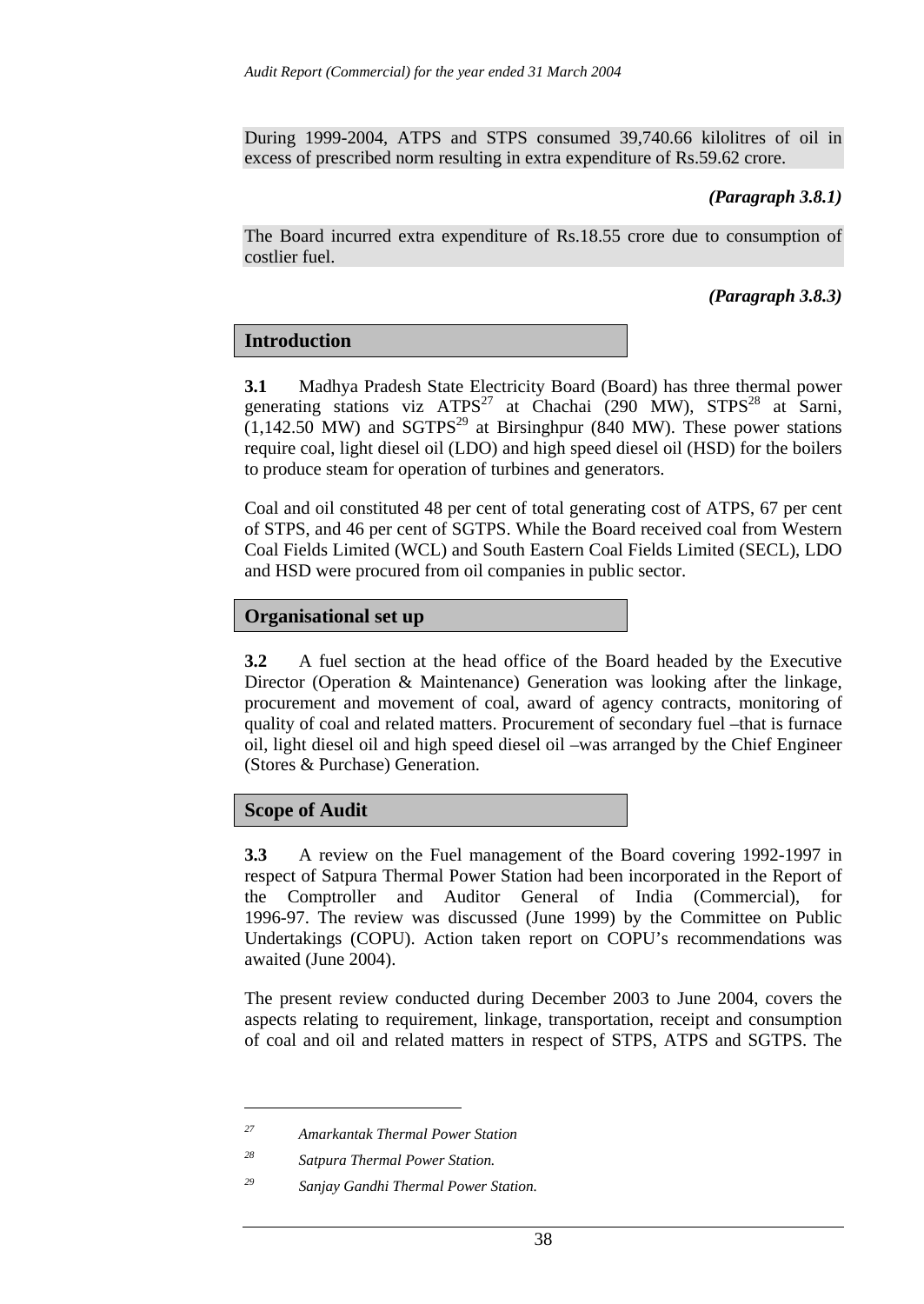review is the outcome of test check of records at these three power stations and at the head office of the Board at Jabalpur, during five years ended March 2004.

The audit findings were reported to the Government/Board in August 2004, with a request to attend the meeting of Audit Review Committee for State Public Sector Enterprises (ARCPSE), so that the views of Government/management were taken into account before finalising the review. The meeting of ARCPSE was held on 4 October 2004. Government was represented by the Additional Secretary, Energy Department and the Board was represented by Member (Generation) and Chief Engineer (Generation). The review was finalised after incorporating Government/Board's viewpoint.

### **Procedure for purchase of coal**

**3.4** The Central Electricity Authority (CEA) fixes targets for power generation in thermal power stations, after considering capacity of the plant, average plant load factor and the past performance. The Board works out coal requirement on the basis of targets fixed and past coal consumption trend of its thermal power stations. The coal requirement so assessed is conveyed to a Standing Linkage Committee (SLC), which decides quantity of coal supply to thermal power stations on quarterly basis.

To meet the requirement of the coal at STPS and ATPS, the Board entered into an agreement with Western Coalfields Limited (WCL) in May 1985 (effective from 1 July 1985). This was initially valid for a period of one year, with the condition that it would remain in force till the time mutually agreed to by both the parties. As such, the said agreement is still in force. Since its formation by division of WCL in 1986,  $SECL^{30}$  had been following the agreement. For SGTPS which was commissioned in 1993, no specific agreement was made, but provisions of the 1985 agreement were made applicable by subsequent discussion between the Board and WCL.

# *Coal linkage*

**3.4.1** The year-wise requirement of coal, allocation made by SLC and the quantity received during 1999-2004 are given in *Annexure-11*. It would be observed from the annexure that the quantity of coal received was always less than the linkage and requirement. During the period 1999-2004, 73.30 lakh MT of coal was received less than the requirement, which resulted in loss of generation of 570 million units with consequential loss of revenue of Rs.114 crore.

Management stated (October 2004) that the Board had no direct control over the linkage allocated by SLC. It also added that less generation could not be attributed solely to less receipt of coal and that other factors like transportation constraints, breakdowns of feeder arrangements etc. were also responsible for coal shortage.

**Receipt of less than the required coal resulted in loss of generation of 570 MUs with consequential loss of revenue of Rs.114 crore.** 

<sup>&</sup>lt;u>.</u>

*<sup>30</sup> South Eastern Coalfields Limited*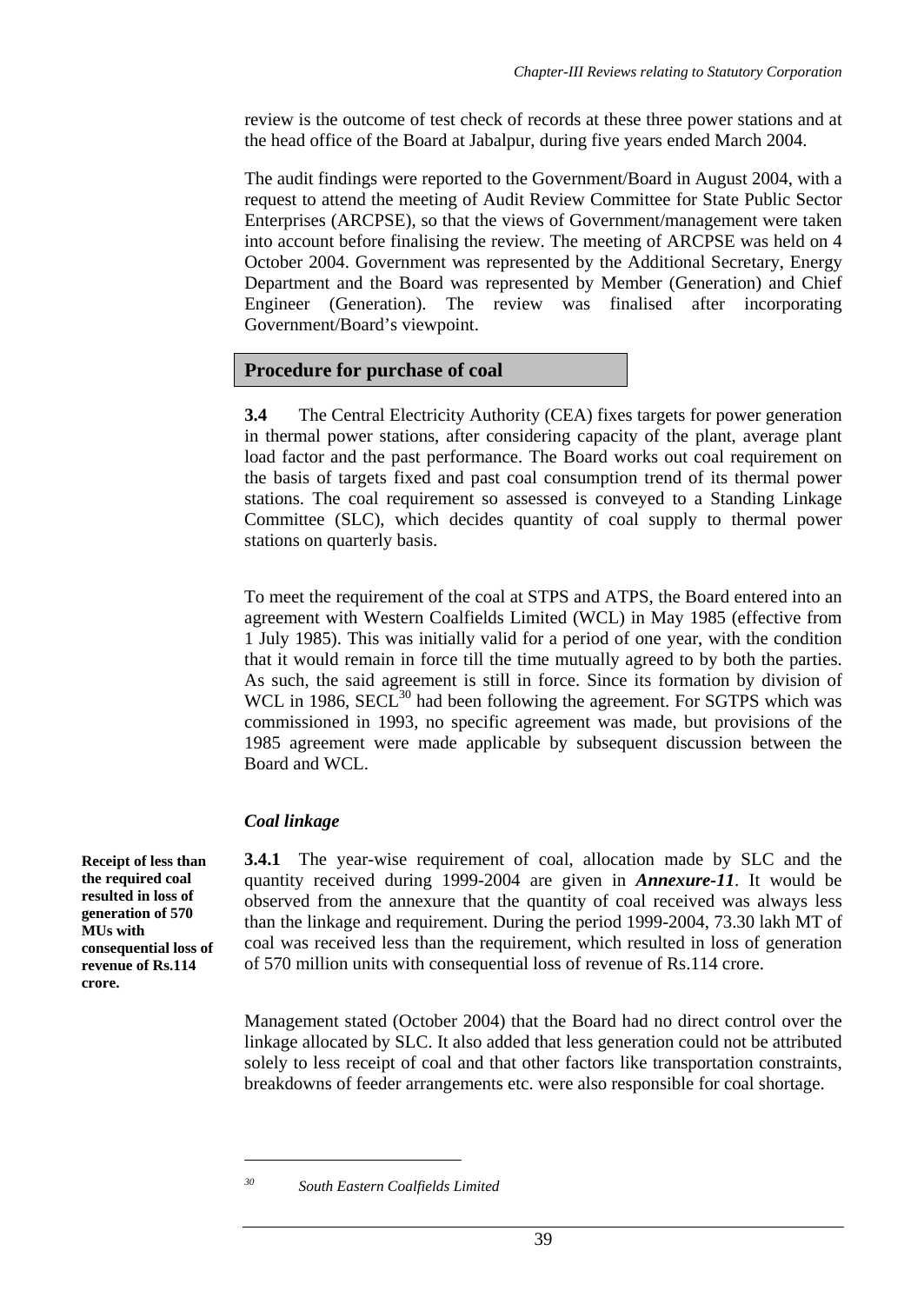The reply was not tenable because the breakdowns and transportation constraints could have been avoided by proper maintenance and planning.

### *Pricing of coal procured*

**3.4.2** The price of coal of various grades and specifications was regulated by the Government of India (GOI), Ministry of coal (MOC) under Essential Commodities Act, 1955. GOI amended the Colliery Control Order, 1945 from 22 March 1996. Accordingly, A,B,C and washery grades of coal and D to G grades were decontrolled with effect from April 1996 and January 2000 respectively and Coal India Limited (CIL) was authorised for fixing the rates on behalf of its subsidiaries. The agreement between the Board and WCL, however, provided for fixed rate for each grade of coal and bonus or penalty were applicable for increase or decrease in heat value of each grade on a sliding scale.

# *Payment of higher price*

**3.4.3** After decontrol of coal prices, CIL declared some of the mines as listed mines in SECL, and notified separate prices for the coal produced from these listed mines, which was higher than the price of long flame coal.

The payment of Rs.64.29 crore (ATPS:Rs.57.56 crore and SGTPS: Rs.6.73 crore) at higher rates was made without analysing the quality of coal supplied by the coal companies.

Management stated (October 2004) that the Board paid the price as per the price notification. The reply was not tenable since the Board did not analyse the coal to ensure that the parameters of coal specified in price notifications had been met.

# *Extra expenditure due to purchase of coal at higher price*

**3.4.4** The Board agreed in November 1994 to pay an additional price of Rs.179 per tonne for the coal produced on Sundays/holidays by WCL, in contravention of price notifications issued by GOI/CIL. This had resulted in additional payment of Rs.12.61 crore for 7.04 lakh tonnes of coal received during 1998-2001. The Board, however, discontinued (October 2000) the payment of the additional price, though WCL had been billing it regularly. Board stated (October 2004) that there was coal crisis at STPS, and coal transportation from farther mines was costly; hence it agreed for payment of additional price for coal produced and supplied on Sundays and holidays. It challenged the issue in court of law and the same has been pending in Supreme Court.

Further, the Board agreed (February 1995) to pay Rs.65 per tonne more than the price notified by GOI/CIL for 25,000 MT of coal per month to be supplied by WCL at STPS from Tawa and Chhattarpur mines.

**Payment for the coal received, without ascertaining the parameters, resulted in extra expenditure of Rs.64.29 crore.** 

> **Additional payment of Rs.12.61 crore for coal supplies was made in contravention of GOI's price notifications.**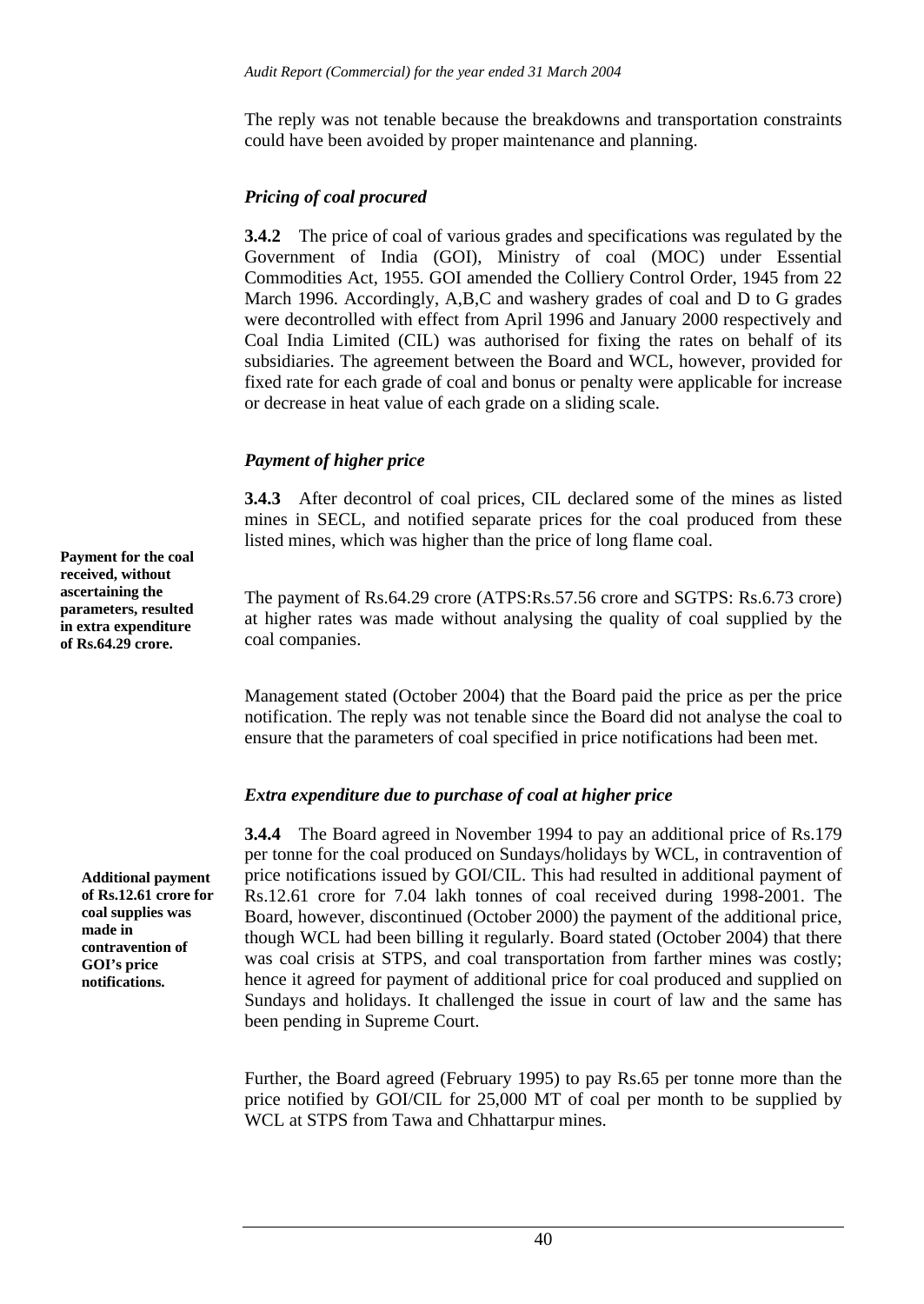**There was an extra payment of Rs.11.43 crore due to payment at rates higher than notified by GOI.** 

As a result, it incurred an extra expenditure of Rs.11.43 crore on 17.58 lakh tonnes of coal received during 1998-2001. As coal price was fixed by the GOI, the extra payment made to WCL was unwarranted. The extra cost claimed by WCL, for subsequent period, was not paid by the Board. The Board, however, filed a writ petition (No. 3238 of 2000) and the High Court directed (August 2002) the appointment of a committee of higher officials of GOI and GOMP to settle the issue by mutual consultation.

The Board stated (October 2004) that there was coal crisis in STPS and to minimise the transportation cost, payment on cost plus basis was agreed.

The reply was not tenable as the payment was to be made only on administered price. Further, committee of officials, as directed by the High Court, was not constituted so far (October 2004).

### *Failure to enforce the provisions for joint sampling*

**3.4.5** The fuel supply agreement (FSA) provided for raising of bills by supplier on the basis of declared grade of coal subject to adjustment, based on joint sampling.

Audit observed that in case of Tawa, Chhatarpur I & II mines, the bills raised by supplier at the rate of declared grade 'D' were paid by STPS. In sampling, the analysed grade was always found as grade 'E' resulting in extra payment of Rs.9.23 crore during 1999-2004. Similarly, during 2002-04 in respect of Pathakhera I & II mines, the bills raised by WCL at declared grade 'D', were paid by the Board, while the coal received was mostly of grade 'E'. This resulted in extra payment of Rs.7.22 crore. Thus, failure to enforce joint sampling, and payment for declared grade resulted in extra payment of Rs.16.45 crore.

The Board's reply (October 2004) that various meetings were held to finalise the joint sampling protocol, was not tenable because provisions of joint sampling were already available in the FSA of 1985.

#### *Avoidable payment of interest due to belated payment of coal bills*

**3.4.6** The FSA provided for payment of coal bills within seven days of their receipt by the purchaser. In the event of delay in payment, the supplier was entitled to charge interest at the rate payable on cash credit with State Bank of India on the sum outstanding for the period beyond seven days.

Audit observed that the Board was not making payment within seven days and WCL claimed interest of Rs.81.80 crore (up to February 2001), which was not, however, paid by the Board. As per the award (September 2003) of the umpire, the Board had to bear the liability of interest of Rs.12.63 crore for earlier period. The figures of penal interest for subsequent period and actual payment made were not made available to Audit.

**Non-enforcement of joint sampling of coal, provided in FSA of 1985, led to extra payment of Rs.16.45 crore.**

**Non-payment of coal bills in time resulted in avoidable payment of interest.**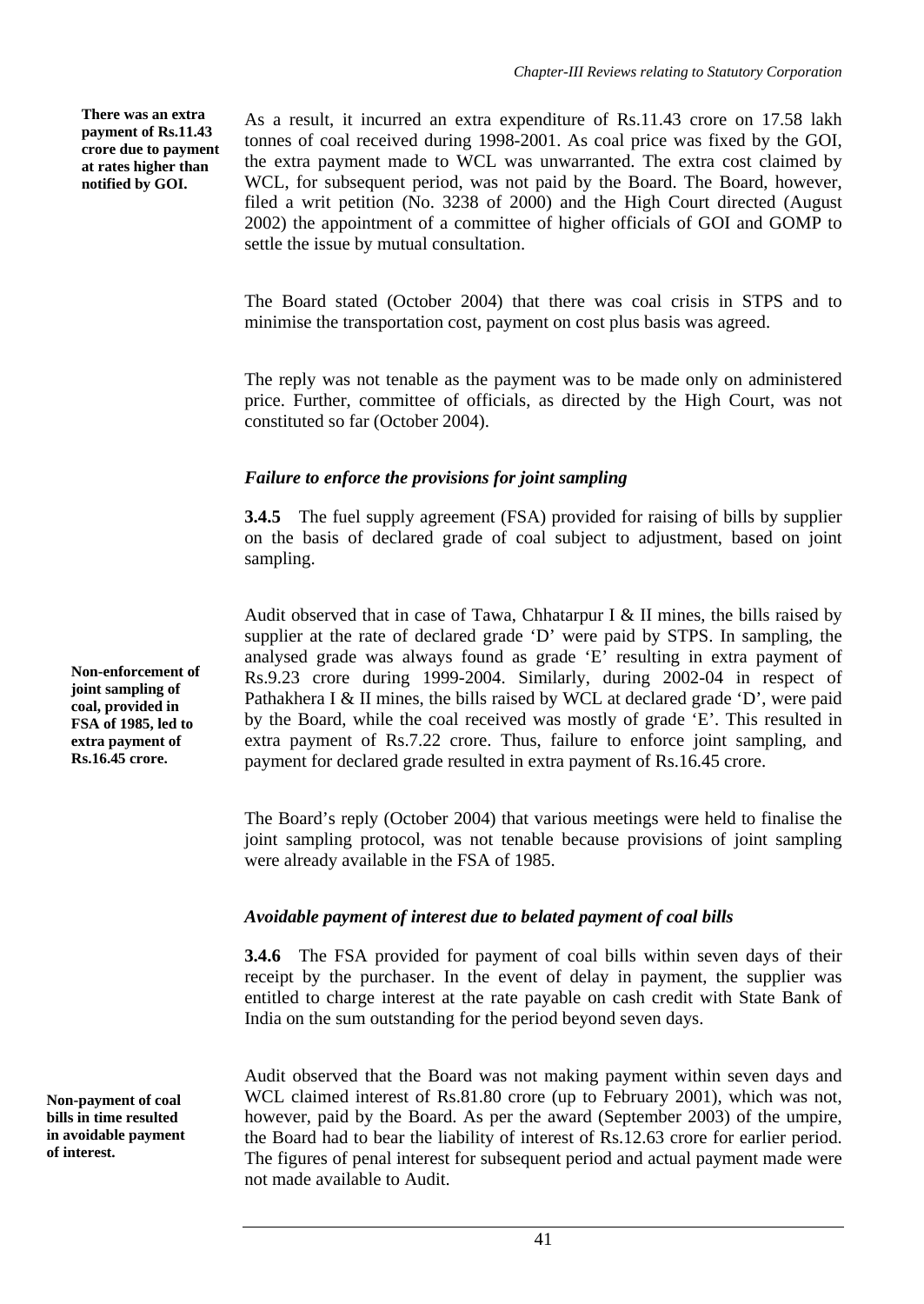# **Thermal efficiency**

**3.5** The thermal efficiency of a power station is an index which measures the efficiency of conversion of thermal energy to electrical energy. It is the output of electrical energy denoted as a percentage of heat energy contained in the fuel used in generation. The thermal efficiency of ATPS and STPS during the five years up to 2003-04 is given in *Annexure-12*.

Audit observed that against the projected efficiency of ATPS (unit I: 35.57, unit II: 41.09), and STPS (unit I: 38.14, unit II: 32.95, unit III: 35.51), the efficiency achieved varied from 17.57 (ATPS: unit I) to 32.49 *per cent* (STPS: unit III).

As per the above thermal efficiency, the Power houses should have consumed 2,418 kilocalories (Kcal), 2,093 Kcal (ATPS I and II), and 2,255 Kcal, 26,110 Kcal and 2,422 Kcal (STPS I, II and III) for generation of one unit of electricity. However, the power houses consumed heat varying from 2,647.16 Kcal (STPS III) to 4,895 Kcal (ATPS I) due to lower thermal efficiency. The excess consumption of heat aggregating 2.74 million Kcal resulted in extra expenditure of Rs.491.54 crore.

Management stated that the low thermal efficiency was mainly due to the power houses being old, frequent breakdowns, non-running of units at designed guaranteed parameters, degraded thermal efficiency of STPS II, receipt of coal with low calorific value and partial load shedding.

The reply was not tenable because annual maintenance of power houses was done regularly and the norms were fixed keeping in view the above factors.

# **Transportation of coal**

**3.6** Coal was transported to the power houses by rail, road and own conveyor belt. The quantity of coal transported by the three power stations during the five years ended 31 March 2004 is given in the *Annexure-13.* While the entire quantity of coal received in ATPS and SGTPS was transported only by rail, STPS got it transported by rail, road and conveyor belt.

# *Payment of excess freight*

**3.6.1** Supply of coal to power houses was governed by the agreement between WCL and the Board under which the coal companies would comply with all documentation formalities laid down by the Railways to ensure that freight was charged at train load rates only and any failure in this regard leading to payment of higher freight charges would be on sellers' account.

**There was excess consumption of coal of Rs.491.54 crore due to low thermal efficiency in power generation.**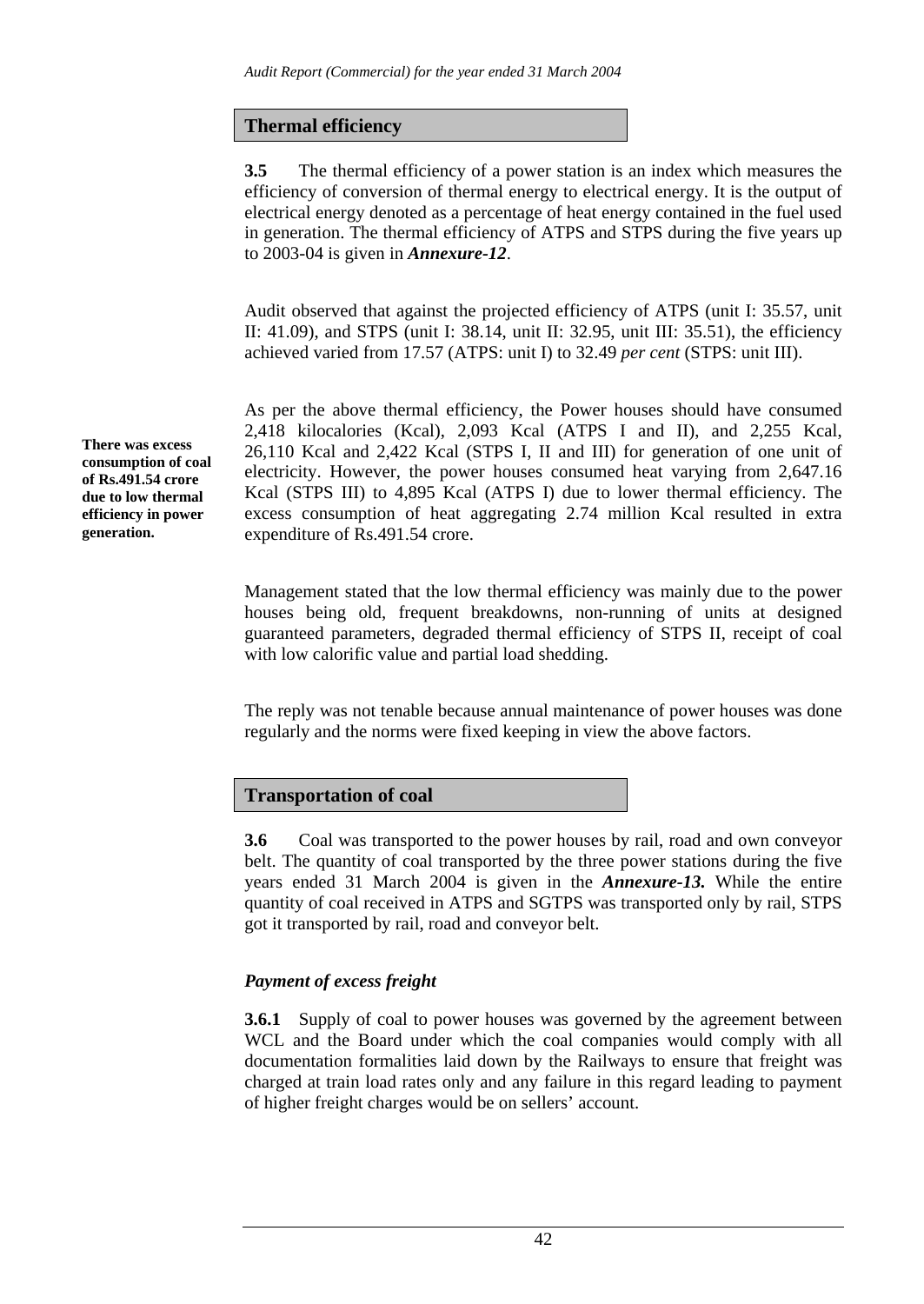**Payment of freight on wagon basis, instead of rake basis, led to extra expenditure of Rs.51 lakh.** 

**Delay in unloading of coal resulted in payment of demurrage of Rs.2.88 crore.** 

During 1999-2002 coal received in STPS was billed by Railways at wagon load rate instead of at train load rate which resulted in payment of excess freight of Rs.51 lakh.

The Board unilaterally deducted the amount from the pending coal bills, but WCL did not accept the same stating (July 2002) that there was no failure on its part in completing the documentation formalities and it requested the Board to take up the matter with Railways who were the carriers for the Board.

# *Avoidable payment of demurrage charges*

**3.6.2** STPS was equipped with wagon tipplers with a total unloading capacity of 3.5 rakes per day. Railways allowed free time of 11.3 hours per rake for unloading and if the rakes were detained beyond this time, demurrage was payable to Railways. Audit observed that during 1999-2004, there was delay by the Board in clearing the rakes which led to payment of demurrage of Rs.2.88 crore to the Railways.

The Board stated (October 2004) that the incidence of demurrage was due to oversize, lumpy and wet coal supplied by the coal companies, and also due to bunching of rakes.

The reply was not tenable as these problems could have been solved had the matter been taken up by it with the coal companies and Railways.

In SGTPS, the contract for unloading of coal was awarded with the liability of demurrage charges to be borne by the contractors. However, demurrage charges of Rs.27.24 lakh were not recovered by the Board from contractors during the above period and the contracts had also expired.

The Board stated (October 2004) that civil suits were filed against three contractors and in respect of one contractor, the amount would be adjusted from the amount retained by it.

#### **Weighment of coal**

**3.7** Transit loss of coal implies difference between the billed quantity and actual quantity of coal received at power stations. The coal supplied by the coal companies is weighed on weighbridge in the power stations. The rail weighbridge in ATPS was not in working condition since 1998-99 and there was no rail weighbridge in SGTPS since the beginning of the unit. As the rail weighbridge installed (June 2003) in SGTPS was not functioning properly, it was recommissioned in February 2004 after rectification of the defects. Audit observed that despite the above position, the Board booked transit losses of Rs.59.60 crore (SGTPS : Rs.57.29 crore and ATPS : Rs.2.31 crore) during the five years ended March 2004. The basis and the calculation of transit loss particularly when there was no weighment system in the power houses, were not on record.

**Transit loss of coal of Rs.59.60 crore was booked by the Board, despite its having no weighment facilities at power houses.**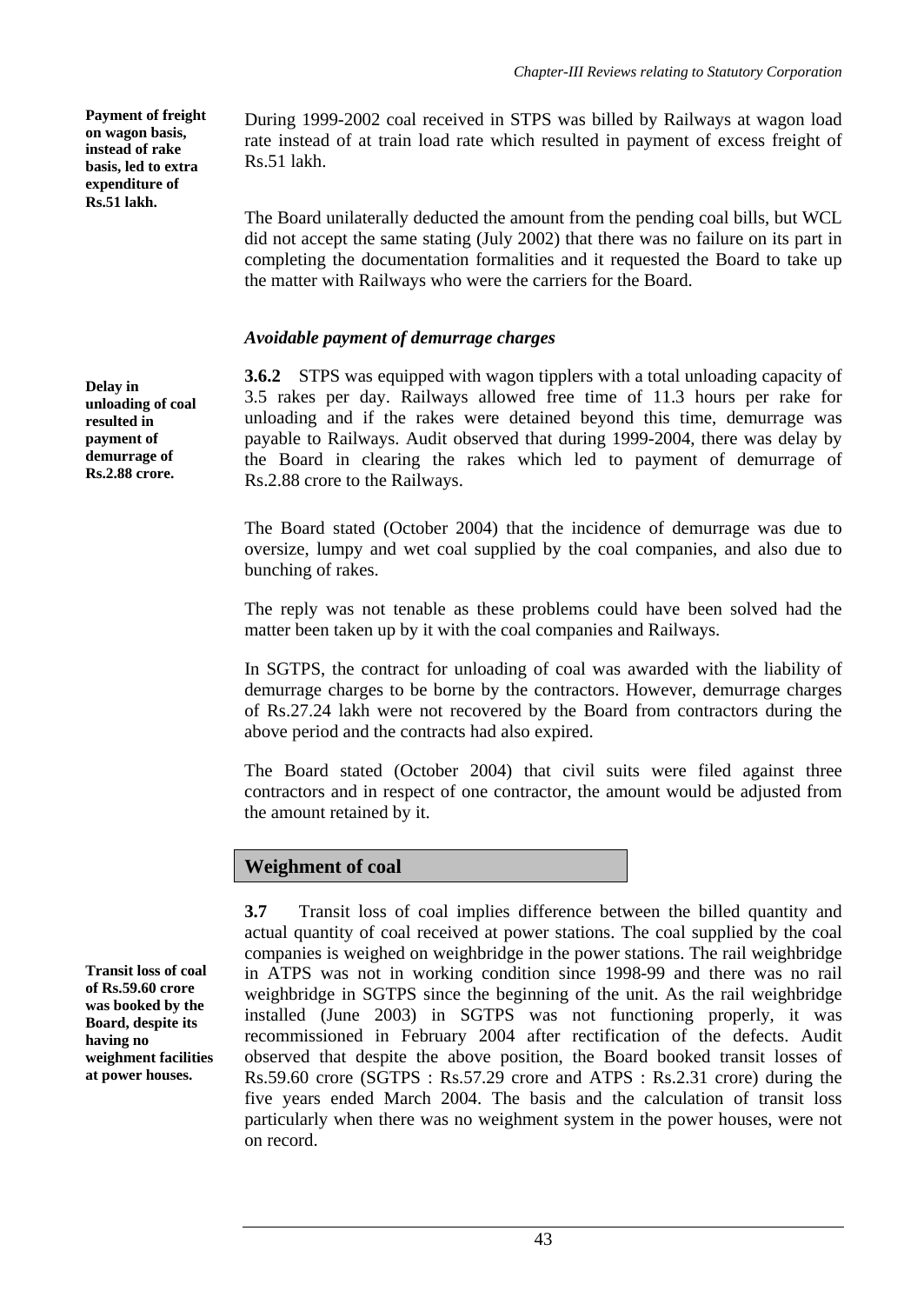Further, inspite of availability of weighing arrangement at STPS, coal valuing Rs.1.30 crore was short received during 1999-2004 through un-weighed wagons. Though the claims raised by the Board were not accepted by WCL, it continued to unilaterally make deductions from coal bills.

#### *Physical verification of coal*

**3.7.1** The Board had a system of conducting annual physical verification of coal stock in the power stations.

During the physical verification conducted at the end of each year during 1999-2004, shortage of 11.77 lakh tonnes of coal valued at Rs.82.42 crore (STPS: 5.90 lakh tonnes, ATPS: 0.24 lakh tones and SGTPS: 5.63 lakh tonnes) was noticed in the three power stations, which was written off by the Board without conducting any investigation or fixing responsibility therefor.

The Board stated (October 2004) that up to 2002-03 the physical verification was conducted annually; however, from 2003-04, as directed by Madhya Pradesh Electricity Regulatory Commission (MPERC), quarterly physical verification was taken up. The shortage indicated in the report was due to transit and stacking losses. MPERC had permitted transit loss of three per cent since 2001. Prior to this, the shortage was calculated on the basis of physical verification and consumption of coal, duly accounting stones, shales etc.

The reply was not tenable as in the case of SGTPS, the Board, had written off shortages at the rate of four per cent in 2001-02, five per cent in 2002-03 and four per cent in 2003-04. Compared with the norms of MPERC, excess shortages written off by the Board worked out to 1.72 lakh tonnes valued at Rs.14.37 crore.

# *Receipt of stone/shales with coal*

**3.7.2** According to the agreement with WCL and decision (November 1986) taken by GOI, WCL was to reimburse the cost of coal equivalent to the weight of stone and shales contained in the coal received and also proportionate transportation charges thereon, to the Board. The Ministry of Energy directed (January 1987) Coal India Limited to ensure that no stone was supplied to any power stations alongwith the coal.

The management of ATPS and SGTPS reported that during 1999-2004 the coal received from SECL contained 1.17 lakh tonnes (ATPS: 17,931 tonnes and SGTPS: 99,189 tonnes) of stones/shales, for which the Board did not raise any claim.

Further, the Board also failed to prefer claims for Rs.1.06 crore (ATPS: Rs.61 lakh and SGTPS: Rs.45 lakh) being the proportionate transportation charges on stones and shales.

The Board stated (October 2004) that no claim towards weight of stones/shales was lodged by ATPS but monthly details for refund was intimated to SECL, which were refuted by them. In respect of SGTPS, no claim was raised, as SECL denied the existence of FSA. The reply was not tenable because the decision was taken by GOI (MOE) in the meeting held in November 1986 to reimburse the cost of stone/shale and proportionate transportation charges thereon, by the suppliers.

**Shortage of coal of 1.72 lakh tonnes valued at Rs14.37 crore was written off in excess of the norms laid down by MPERC without investigation.**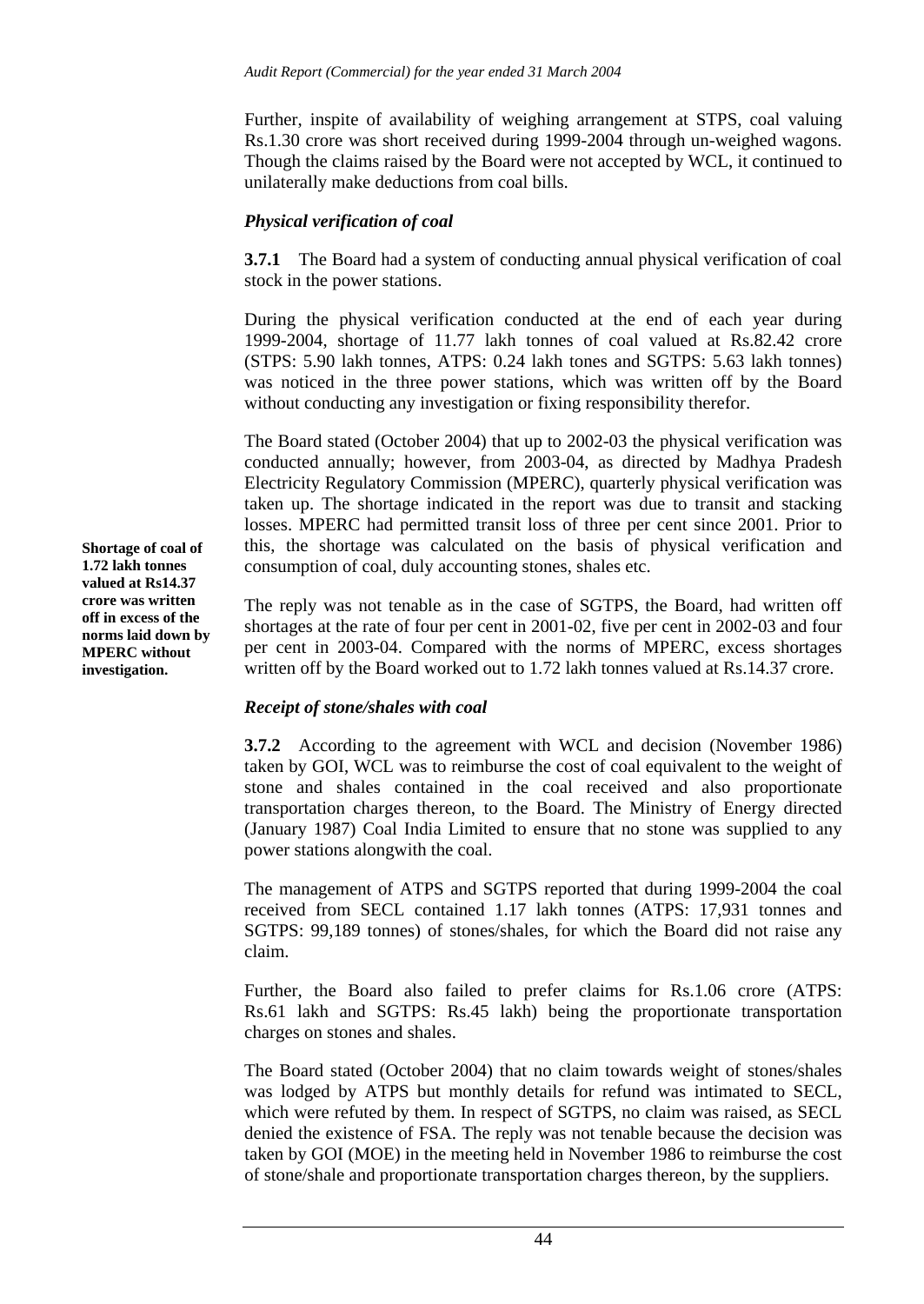# *Non-settlement of claims of missing/diverted wagons*

**3.7.3** Coal rakes were, sometimes, diverted by Railways to other consignees as per their convenience. In such cases the Board, being the original consignee, was to lodge claim with the Railways for the cost of coal.

Audit observed that in respect of SGTPS, the Board's claim (226 cases) for Rs.50.46 crore (inclusive of cases relating to period prior to March 1999 valuing Rs.8.07 crore) were pending for settlement due to lack of pursuance.

The Board stated (October 2004) that (a) the claims which were not settled within three years could be referred to the Railways Claims Tribunal, Bhopal, (b) as per the scheme started (August 2004) by South Eastern Railways (SER), the entire cost of the coal along with 50 *per cent* of the court fee would be reimbursed by SER.

As no action, under the scheme, was initiated by the Board, the necessity to decide quickly on the SER's offer is stressed.

# *Receipt of coal with high moisture content*

**3.7.4** As per agreement with coal company, moisture content should not exceed 3 to 5 *per cent* of the coal supplied to ATPS. During 1999-2004, excess moisture There had been was noticed by the plant management in the coal supplied by SECL.

> Audit observed that there had been loss of generation of 129 million units of energy valued at Rs.25.80 crore in ATPS during 1998-2002 due to receipt of wet coal.

# **Procurement and consumption of oil**

**3.8** Oil is procured from Indian Oil Corporation Limited (IOCL), Bharat Petroleum Corporation Limited (BPCL) and Hindustan Petroleum Corporation Limited (HPCL). There is, however, no standing agreement between the suppliers and the Board. The thermal power stations intimate the periodical requirement of oil to the Chief Engineer (Store and Purchase) Generation, who issues rate contract orders after observing the tender formalities.

During test check of the records relating to procurement and consumption of oil, the following points were noticed in audit.

# *Excess consumption of oil*

**3.8.1** Oil is required for ignition and to give support to furnace stability in thermal power stations. Central Electricity Authority (CEA) had fixed a norm of 3.5 millilitre (ml) fuel oil for generation of one unit (Kwh) of electricity by the power stations. Quantity of electricity generated, fuel consumed, and excess quantity of fuel consumed by those units of ATPS and STPS which could not achieve the above norm during 1999-2004 is given in *Annexure-14*.

**Claims of Rs.50.46 crore against missing/ diverted coal wagons were pending for settlement.** 

**loss of generation of 129 MU valued at Rs.25.80 crore due to receipt of wet coal.**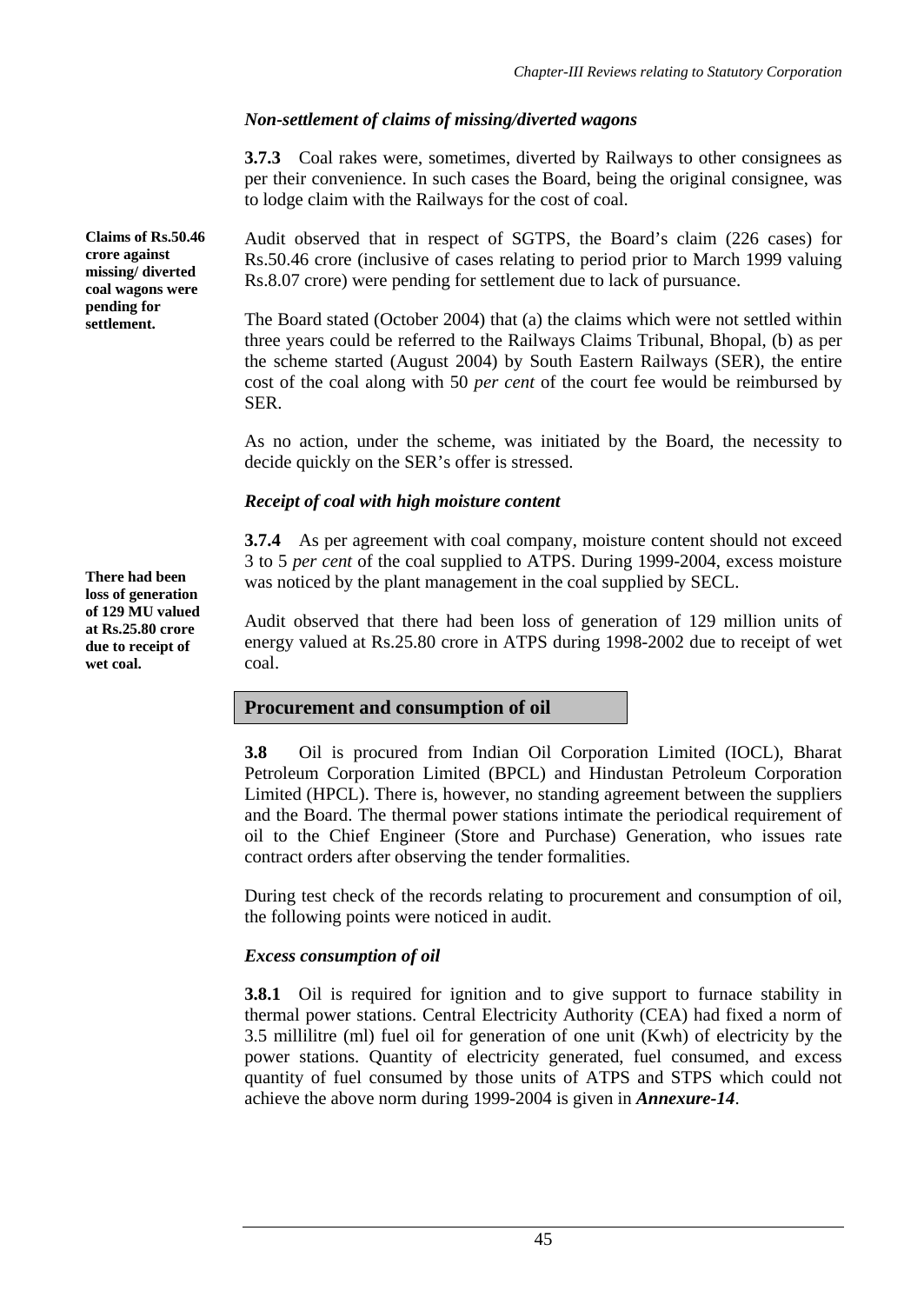**Thermal power stations consumed oil worth Rs.59.62 crore in excess of norm.** 

Audit observed that consumption of oil was higher than the norm during 1999-2003, ranging from 4.58 *per cent* in STPS (2002-03) to 769.99 *per cent* in ATPS (2001-02) resulting in excess consumption of 39,740.66 kilolitres (KL) of oil valued at Rs.59.62 crore.

The Board stated (October 2004) that the above norms were applicable for thermal power stations of National Thermal Power Corporation, and that excess consumption was due to aged plants, wet coal, outage of auxiliaries etc. It, however, achieved an over all average of 3.3 ml/Kwh.

The reply was not tenable, since the excess consumption could have been avoided by taking remedial action and the norms fixed by CEA were applicable to the Board also.

### *Non-availing of concessional rate of commercial tax*

**3.8.2** State Government extended (May 2001) concessional rate of six *per cent* of Commercial Tax on HSD, LDO etc. for their use as raw material, in generation of power during 2001-02. IOCL, Itarsi also confirmed the concessional rate of tax within the state of Madhya Pradesh.

Though plant management took up the matter with the Chief Engineer, (Store & Purchase) Generation, Jabalpur, who was the authority for placing order for oil, no action was taken to avail the concessional rate of tax. As a result, during 2001-02 commercial tax at higher rate (25 *per cent*) was paid by the Board. This led to extra expenditure of Rs.1.66 crore (STPS: Rs.1.30 crore, ATPS: Rs.10 lakh and SGTPS: Rs.26 lakh).

The Board stated (October 2004) that set off on Sales Tax paid on petrol, diesel and lubricants was not allowed by the Sales Tax Authorities. However, the matter was being pursued.

The reply was not relevant because the Board did not avail the concessional rate of tax in 2001-02.

# *Extra expenditure due to consumption of costlier fuel*

**3.8.3** The Board used furnace oil, light diesel oil (LDO) and high speed diesel (HSD) oil as secondary fuel in its power stations and price was the criterion for purchase and consumption. However, during 1998-2003 unit II and III of STPS, consumed 18,557 KL of HSD oil which was costlier than the other fuel oil. This resulted in extra expenditure of Rs.18.55 crore. The reply of the management that HSD was used since commissioning of the plant, was not tenable since boilers were designed to use FO/LDO only.

**The Board suffered a loss of Rs.1.66 crore due to non availing of concessional rate of commercial tax on HSD, LDO.** 

**The Board incurred extra expenditure of Rs.18.55 crore due to consumption of costlier fuel.**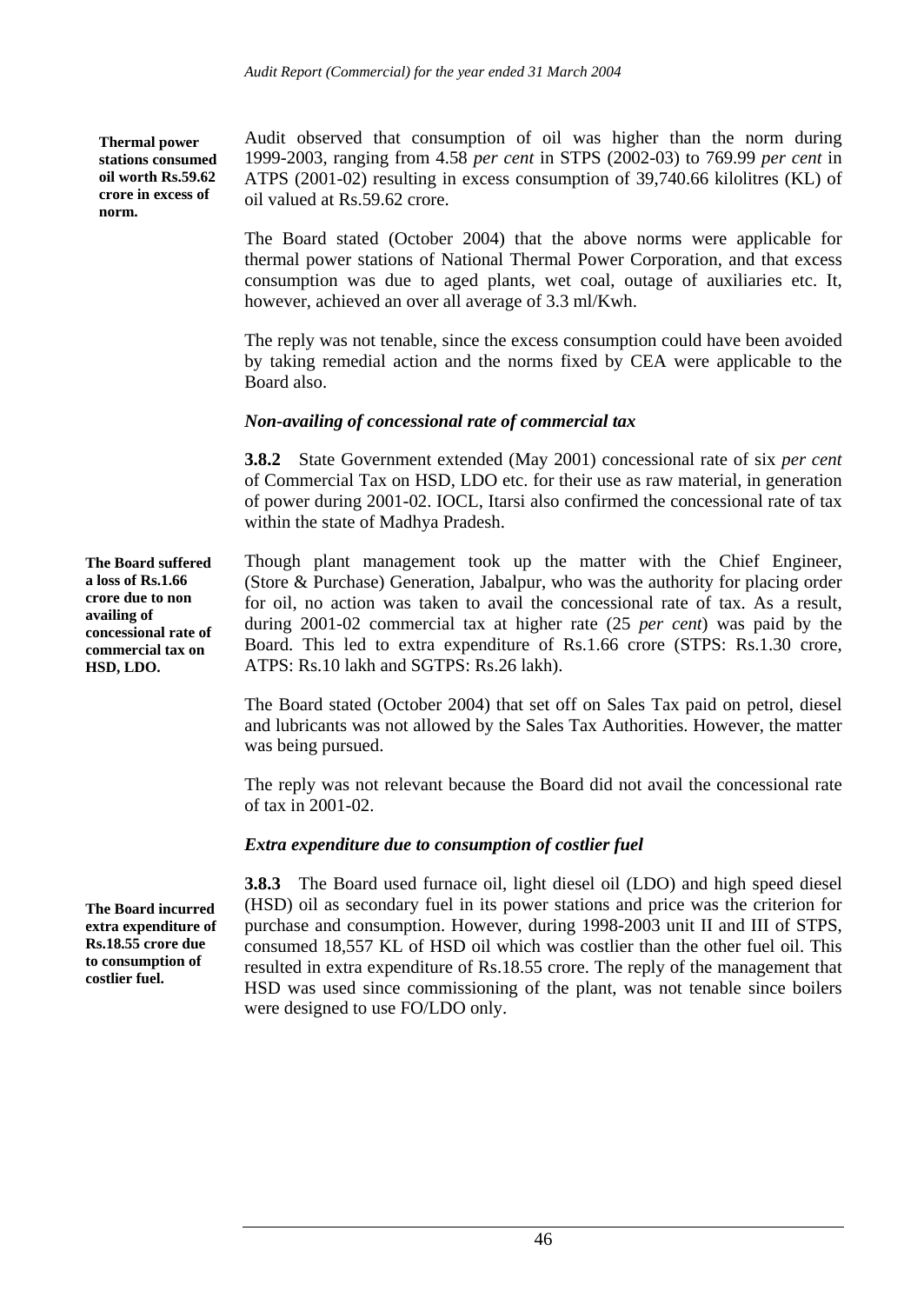# *Loss due to excess inventory of oil*

**3.8.4** Central Electricity Authority has fixed the norm for holding inventory of oil equivalent to 60 days' consumption. Compared with the norm, the excess inventory held in the three power stations during 1999-2004 ranged from 1.06 months' consumption in ATPS (2003-04) to 3.93 months' consumption in SGTPS (2003-04), resulting in blocking of Rs.40.77 crore and consequential loss of interest of Rs.6.12 crore.

According to quality control manual of Indian Oil Corporation, storage tanks were required to be cleaned at least once in five years. Audit observed that none of the five furnace oil storage tanks was cleaned in STPS since their respective commissioning (1977 and 1984). This resulted in accumulation of sludge of 500 KL which was not disposed of. This led to forgoing revenue of Rs.50 lakh (approximately).

The Board stated (October 2004) that instructions were being issued to take up cleaning of oil tanks and that the matter was being investigated vis-à-vis arrangement of sludge handling. A proposal of IOC to hire oil tanks of the Board on lease was under active consideration which would enable it to operate on zero inventory basis.

### **Loss in settlement of old claims**

**3.9** Mention was made in paragraphs 3A.4.1, 4.3 and 4.5 of the Report of the Comptroller and Auditor General of India (Commercial), Government of Madhya Pradesh for the year ended 31 March 1997, about non-recovery of Rs.37.45 crore by the Board. The above cases were referred to an umpire and according to his final award (September 2003), Board had to pay Rs.6.17 crore including interest of Rs.2.84 crore, (instead of recovery of Rs.37.45 crore) which led to loss of Rs.43.62 crore. The Board did not, however, analyse (October 2004) the reasons for getting the adverse award.

Further, according to decision (September 2003) of the umpire, for the transactions up to March 1996, the Board had to bear the liability of Rs.46.03 crore (including interest of Rs.34.00 crore) on account of unilateral recoveries. However, the Board did not take any action on the recommendations made by umpire for prescribing the period for preferring claims, after which they would become time barred and for prompt settlement of disputes. As a result, unilateral recoveries aggregating Rs.460.33 crore (STPS: Rs.266.87 crore, SGTPS: Rs.193.46 crore) on account of grade, and rate differences, shale/stones, punitive freight, etc. made by the Board from coal bills of coal companies for the period up to March 2004 remained unsettled (September2004).

# **Conclusion**

**Thermal power stations had been suffering loss of generation and revenue due to short receipt of coal against requirement, excess consumption of coal due to its inferior quality and low calorific value, excess payments to coal companies due to payments at rates, terms and conditions different from those notified by the Government of India, payment of higher rates for lower**

**The Board suffered loss of interest of Rs.6.12 crore due to holding of excess inventory of oil.**

**In the absence of foolproof procedure for collection and testing of coal samples, the Board, suffered a loss of Rs.43.62 crore.**